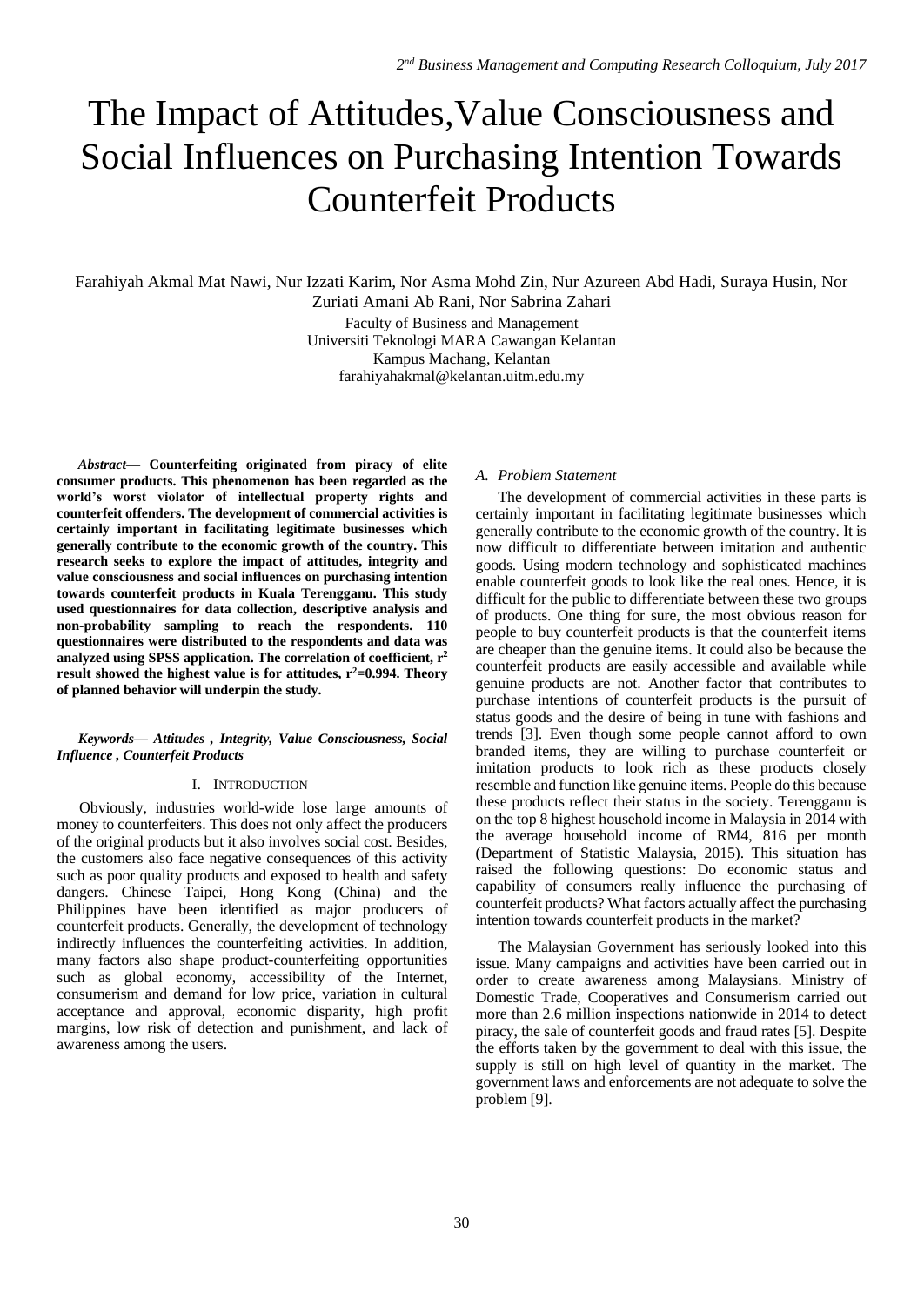This is a very serious issue which cannot be denied by the society, when all the goods can be seen everywhere in the market. In Rawang and Klang, Selangor, MDTCC has recorded 154 seizure cases of counterfeit products amounting to RM 500,000 (SinarHarian, 2014). This huge amount may lead to a great loss to the country. 2014 recorded the highest number of offences involving the seizure. This statement is supported by the Director of Enforcement of MDTCC in his latest statement when he said that the year of 2014 recorded the highest number of offences involving the seizure worth of RM 147.1 million from 10, 742 cases regarding pirated and counterfeit products and fraud in selling prices [5]. Producing these products in Malaysia is not a problem as the country has expertise in producing these goods after China, Thailand and Taiwan. The country that produces the largest number of counterfeit products is China which constitutes 60 percent of the total world production (European Commission, EC 2007). The worst case scenario, according to statistics, Malaysia has received \$35.3 billion of imported goods from China, the highest received products from its overall imports (Top Malaysia Imports). This shows the demand for these goods or products is highly supported by the society in Malaysia. This is strengthened by the law of demand and supply, the supply exists when there is demand in the market.

# *B. Research Hypotheses*

The hypotheses of this study can be formulated as follows:

- H1: There is relationship between attitudes towards purchase intention of counterfeit products
- H2: There is relationship between integrity towards purchase intention of counterfeit products.
- H<sub>3</sub>: There is relationship between value consciousness towards purchase intention of counterfeit products.
- H4: There is relationship between social influences towards purchase intention of counterfeit products.

# *C . Theoretical Framework*



#### Fig. 1. Research Framework

In order to examine the influences of the variables, the framework was established as shown in figure 1.

# II. LITERATURE REVIEW

According to the Theory of Planned Behavior (TPB) / Theory of Reasons Action (TRA), purchase intention is in turn determinants of purchase behavior, in which the purchase intention is in turn determinants of attitudes (Phau and Teah, 2009). In addition, they also state that, purchase intention is the condition when an individual is willing and ready to purchase goods and services. Intention can be a predictor that influences individual's behavior towards purchasing counterfeit. It is supported by a previous research which reveals that the factors that may influence customers' attitude towards counterfeit have strong relationship with intention to buy. Studies done based on the proposed theory of Reasoned Action (TRA), describe that customer's attitude is not linked to behavior but his intention does [7]. He stresses that, to understand the customer's action, it is essential to understand the customer's attitudes towards a particular behavior and intention.

Attitude is not something that can be observed directly as it is actually the mental state of an individual. Most consumers hold protected values – those which they claim are absolute, and cannot be traded off, such as prohibition against stealing [3]. However, Baron suggests that numerous consumers are willing to exchange those protected values for a discounted price on counterfeit products [2]. As the attitude leads to intention, the factors toward the attitude are very crucial to achieve the objective of this study. An attitude is a learned predisposition to behave in a consistently favorable or unfavorable manner towards a given object [7]. As a learned predisposition, attitude might influence a consumer towards, or push a consumer away, from a particular behavior [7]. This means that, there are certain behaviors that might influence consumers to buy counterfeit products. For instance, consumers might have either favorable or unfavorable attitude towards counterfeit products. Hence, attitude may form from a positive or negative personal experience and it influences the inclination of consumers' opinion of the products.

Generally, purchasing counterfeit products is not a criminal offence, but the purchasers are involved in supporting an illegal activity of counterfeit transaction. Therefore, integrity is also an important predictor for researchers to study in examining the consumers' willingness in buying counterfeit and their attitudes towards artfulness. Furthermore, other researches state that those consumers who have lower ethical standards are expected to feel less guilty when purchasing a counterfeit item [10]. Therefore, a further research may be beneficial to examine the customer's attitude on the factors of integrity whether they are more favorable or less favorable towards purchasing of counterfeit products. Integrity represents an individual's fundamental thinking about ethics and trustworthiness [10]. Integrity is another subject that is most discussed in many previous researches in relation to the factors of consumer's attitude to purchase counterfeit products. Consumers who knowingly buy the counterfeit products are considered to have lower ethical standards [10].

Value consciousness can be called as the factors that influence the purchasing intention towards counterfeit products. Lichtenstein et al. define value consciousness as the concern of people to purchase product or services in lower price with some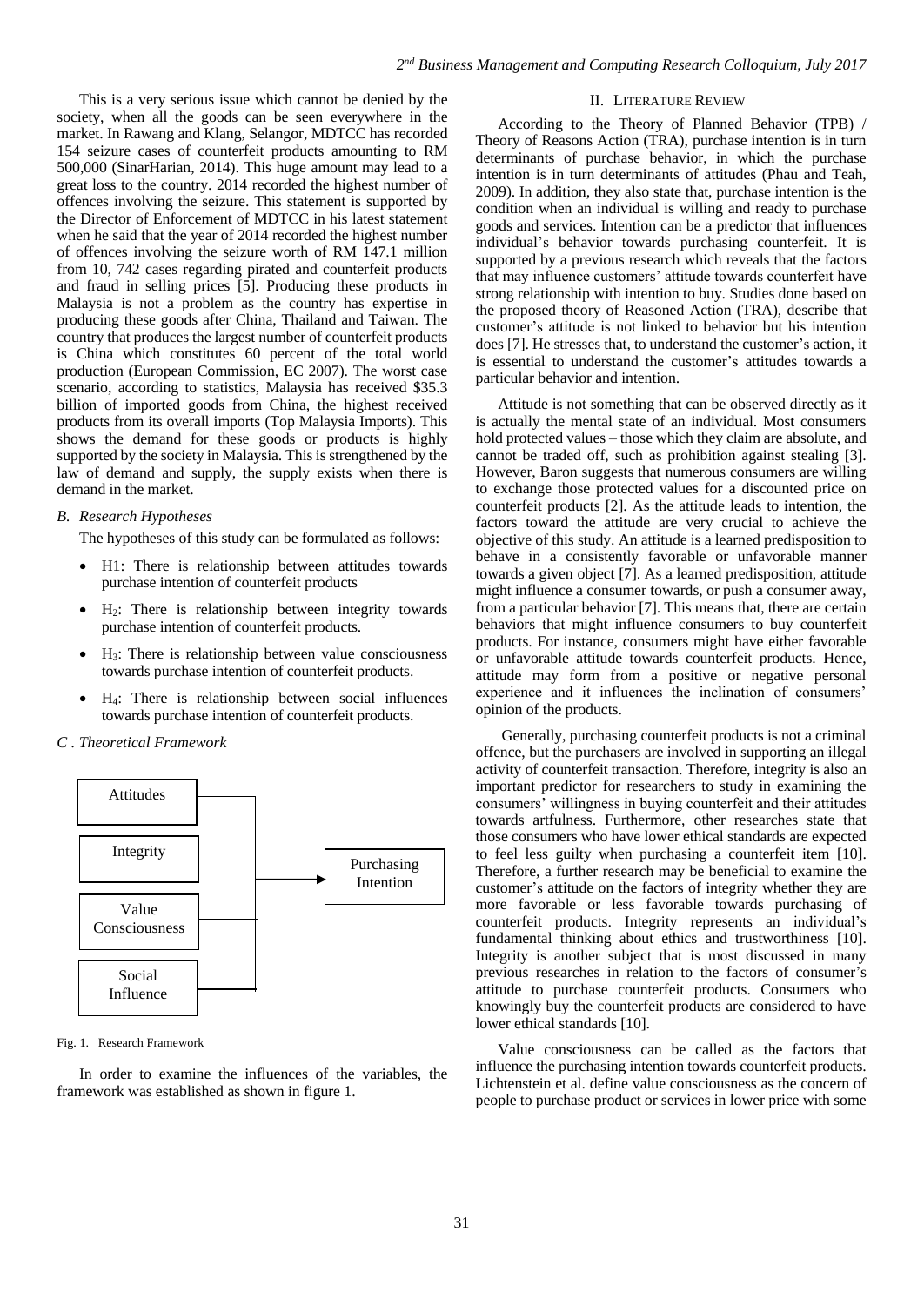tolerance on quality [4]. Therefore, value is the main concern of purchasing counterfeit products. When the value does not exist in the product, there is no need for them to buy the product since it does not give benefit to them. A value conscious consumer is a person who looks for a product that they pay at a lower price subject to some quality constraints [10]. Reference [10] further explains that a person who has a high level of value consciousness has high tendency to purchase fake goods compared to someone with low value consciousness level. Based on previous studies, value is also one of the factors that shapes consumer's attitudes and behaviors in many circumstances. Thus, value plays a significant role in influencing consumer's attitudes in buying counterfeits because most of the counterfeit products are sold at low prices.

Social pressure influences consumer's attitude based on susceptibility level. Consumer susceptibility is "the need to identify with or enhance one's image in the opinion of significant others through the acquisition and used of products and brands, the willingness to obey the rules to the expectations of others regarding purchase decision, and the tendency to learn about products by observing others or seeking information from others" [1]. Consumers have supportive attitudes if their friends or relatives around them support them or vice versa. Reference [6] find a positive relationship of social influence to favorable attitudes towards counterfeit products. Consumers will purchase the products as the society influences them. This is supported by Ang at al, which states that social influences reflect on other people's judgements of an individual consumer's behavior [4]. Commonly, consumers tend to buy the products when there is a positive feedback or perception by the society and when the society has the negative perception towards it, it will reflect otherwise.

#### III. RESEARCH METHODOLOGY

The study adopts Descriptive Research Design. According to [8], a good research design has a clearly defined purpose and has consistency between the research questions and the proposed research methods.

#### *A. Sampling Procedure:*

The research paper uses the technique of simple random sampling to collect the data from the targeted respondents which are people from Kuala Terengganu and it consists of 110 respondents.

#### *B. Tools for data collection*

The research paper uses questionnaire survey approach to collect data to measure all the variables and test the research hypotheses. The questionnaire was adapted from previous studies.

# *C. Reliability of the Instruments*

The reliability of the variables (Table 1) is calculated using Cronbach's alpha test and the results are mentioned in the table below:

TABLE I. RELIABILITY ANALYSIS

| <b>Variables</b>           | <b>Cronbach Alpha</b> | No. of items |
|----------------------------|-----------------------|--------------|
| Attitudes                  | 0.749                 |              |
| Integrity                  | 0.758                 |              |
| <b>Value Consciousness</b> | 0.634                 |              |
| Social Influence           | 0.635                 |              |
| <b>Purchase Intention</b>  | 0.720                 |              |

### *D. Demographics Profile of the Respondents:*

#### TABLE II. DEMOGRAPHIC ANALYSIS

| Gender | <b>Frequency</b> | Percentage |
|--------|------------------|------------|
| Male   | 49               | 44.5       |
| Female | 61               | 55.5       |
| Total  | 10               | 100.00     |

#### IV. DATA ANALYSIS

The data was analyzed by using Statistical Package software for Social Science (SPSS) version 20.0 and the method of linear regression was used to test the hypothesis and find out the results for the research paper. The results for the analysis are mentioned below:

#### *A. Correlation Analysis*

TABLE III. PEARSON CORRELATION RELATIONSHIP BETWEEN ATTITUDES AND PURCHASE INTENTION

|                           | <b>Variables</b>    | <b>Attitude</b> | <b>Purchase</b><br><b>Intention</b> |
|---------------------------|---------------------|-----------------|-------------------------------------|
| Pearson Correlation       |                     |                 | 994**                               |
| Attitudes                 | $Sig.(2-tailed)$    |                 | .000                                |
|                           | N                   | 110             |                                     |
|                           | Pearson Correlation | .994 **         |                                     |
| <b>Purchase Intention</b> | $Sig.(2-tailed)$    | .000            |                                     |
|                           |                     | 110             | 10                                  |

 $a.$  \*\* Correlation is significant at the 0.01 level (2-tailed).

Based on the table, this study finds that there is a positive relationship between attitudes and purchasing decisions  $(r=0.994, p=0.00, p<0.01)$ . Thus, the alternate hypothesis is supported.

TABLE IV. PEARSON CORRELATION RELATIONSHIP BETWEEN INTEGRITY AND PURCHASE INTENTION

| Variables             |                        | <b>Attitude</b> | <b>Purchase</b><br><b>Intention</b> |
|-----------------------|------------------------|-----------------|-------------------------------------|
| Pearson Correlation   |                        |                 | $-.599**$                           |
| Integrity             | $Sig.(2-tailed)$       |                 | .000                                |
|                       |                        | 110             |                                     |
|                       | Pearson<br>Correlation | $-.599**$       |                                     |
| Purchase<br>Intention | Sig. (2-tailed)        | .000            |                                     |
|                       |                        | 110             |                                     |

b. \*\* Correlation is significant at the 0.01 level (2-tailed).

Table above indicates that there is a strong significant negative relationship between value consciousness and purchasing decision ( $r = -0.599$ ,  $p$ -value  $\lt$  0.001). Thus, the alternate hypothesis is not supported.